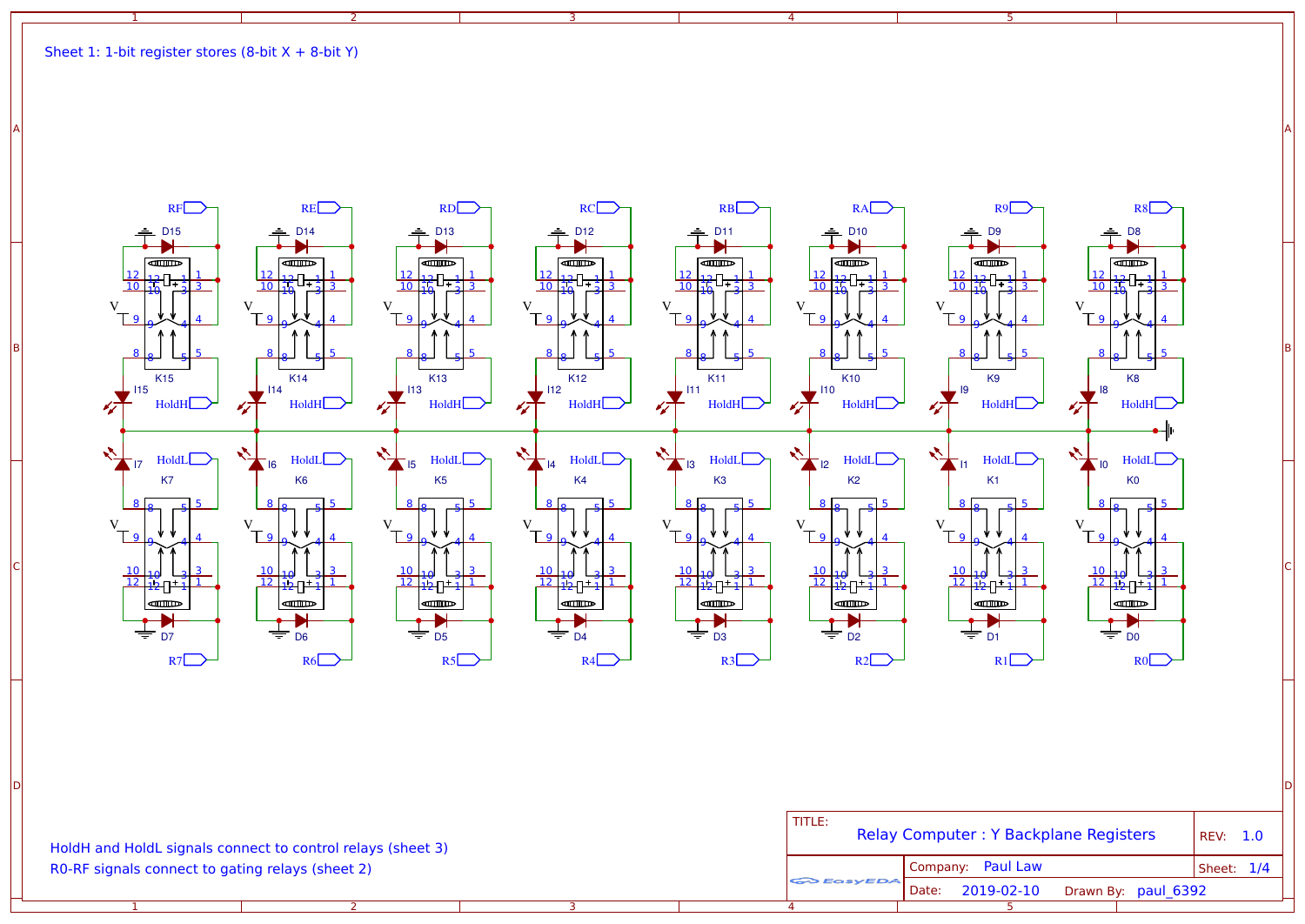2

1



D I DIRECT A REPORT OF THE CHARGE OF THE CHARGE OF THE CHARGE OF THE CHARGE OF THE CHARGE OF THE CHARGE OF THE

3

A A

4

3

R0-RF signals connect to register relays (sheet 1) D0-D7 signals connect to data bus (sheet 4) A0-AF signals connect to address bus (sheet 4) EnX, ExY and EnXY signals connect to control relays (sheet 3)

2

1

| TITI F:<br>Relay Computer: Y Backplane Registers | REV: 1.0                                |            |
|--------------------------------------------------|-----------------------------------------|------------|
|                                                  | Company: Paul Law                       | Sheet: 2/4 |
| <b>GO EASYEDA</b>                                | Date: 2019-02-10<br>Drawn By: paul 6392 |            |
| 4                                                |                                         |            |

5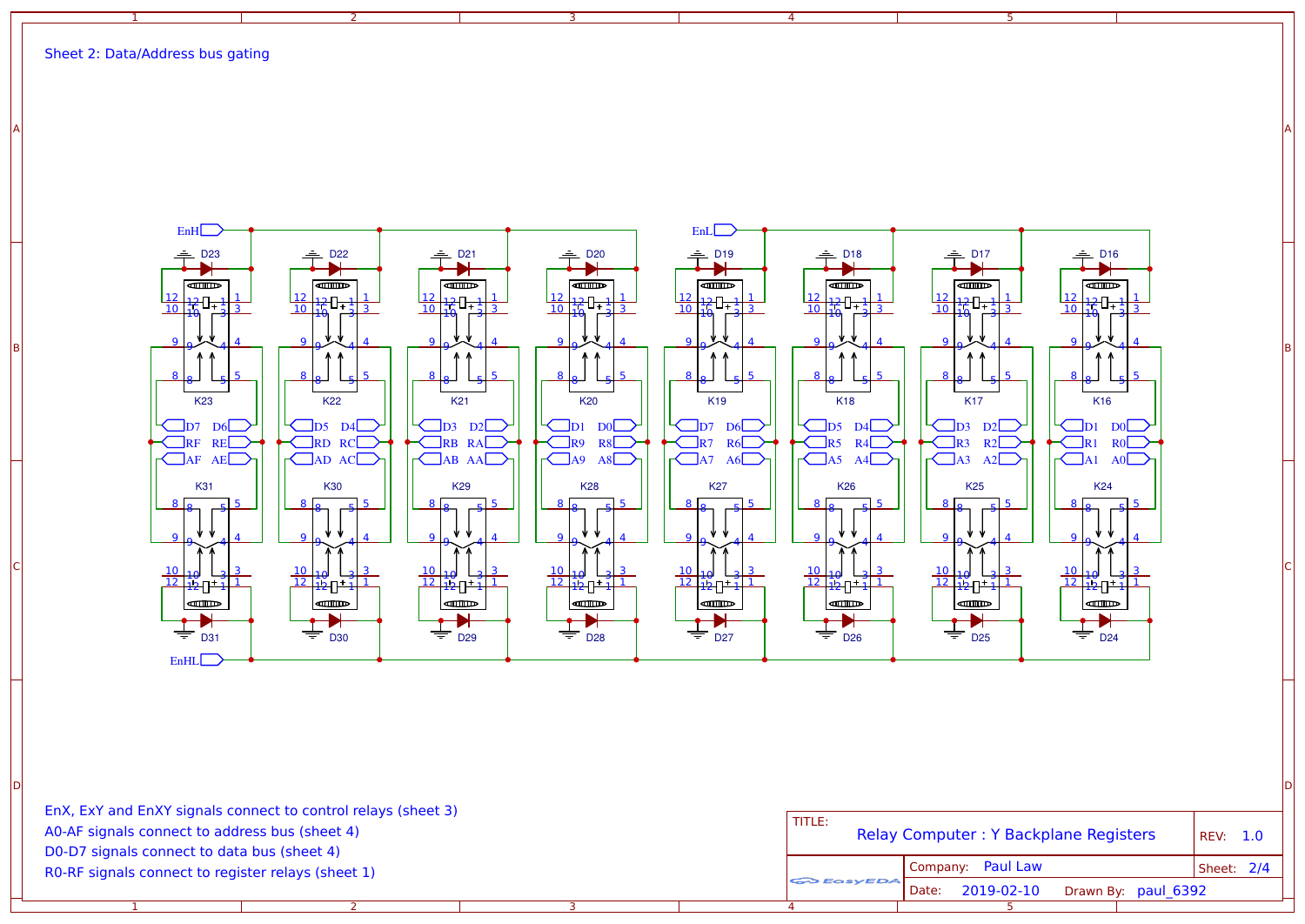